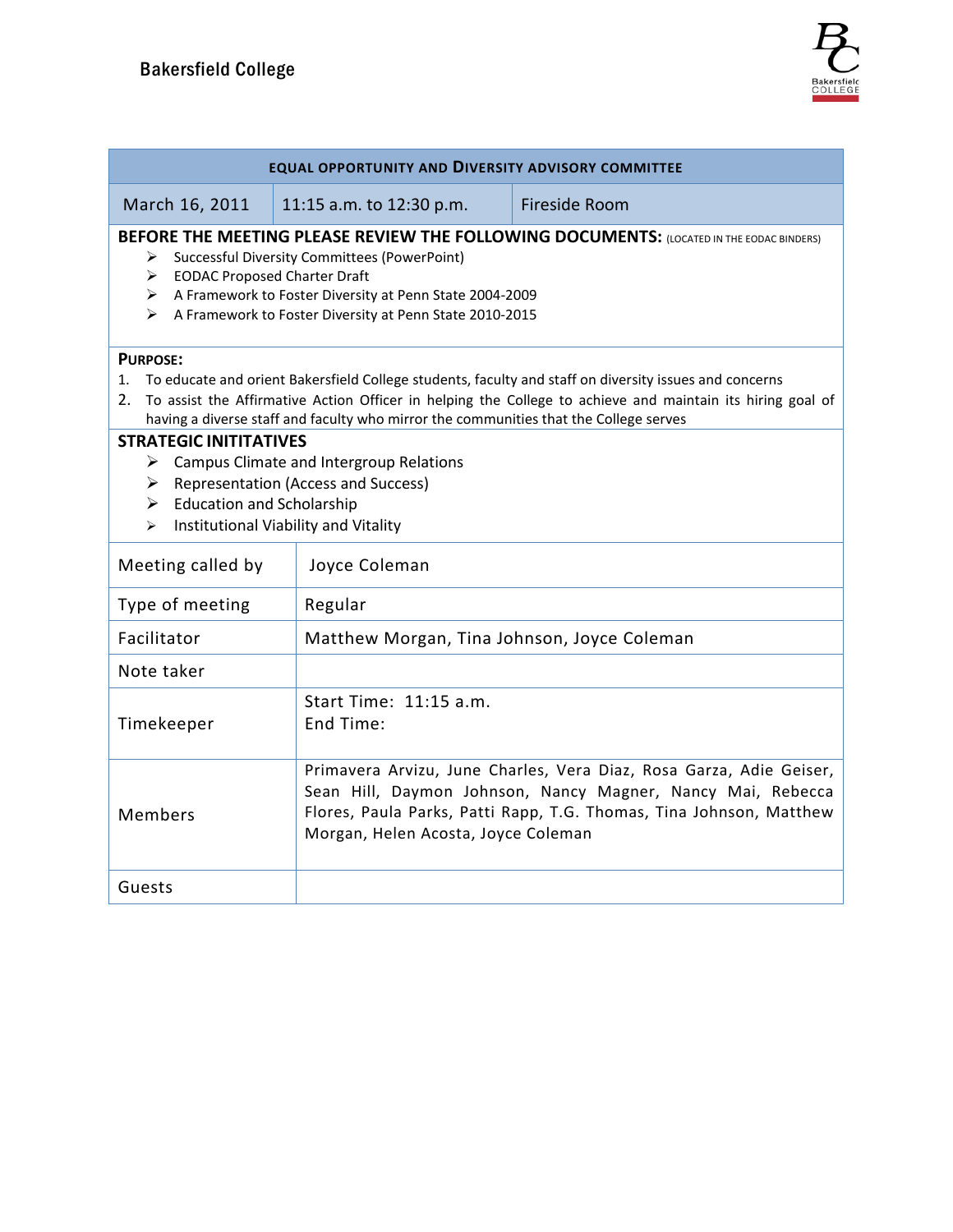

| <b>Ice-Breaker</b>                                     | Joyce Coleman |                           |  |                 |  |  |  |
|--------------------------------------------------------|---------------|---------------------------|--|-----------------|--|--|--|
|                                                        |               |                           |  |                 |  |  |  |
| The Equal Opportunity and Diversity Advisory Committee |               |                           |  |                 |  |  |  |
| $\blacktriangleright$                                  |               |                           |  |                 |  |  |  |
| Discussion:                                            |               |                           |  |                 |  |  |  |
|                                                        |               |                           |  |                 |  |  |  |
|                                                        |               |                           |  |                 |  |  |  |
|                                                        |               |                           |  |                 |  |  |  |
|                                                        |               |                           |  |                 |  |  |  |
|                                                        |               |                           |  |                 |  |  |  |
|                                                        |               |                           |  |                 |  |  |  |
|                                                        |               |                           |  |                 |  |  |  |
|                                                        |               |                           |  |                 |  |  |  |
|                                                        |               |                           |  |                 |  |  |  |
|                                                        |               |                           |  |                 |  |  |  |
|                                                        |               |                           |  |                 |  |  |  |
|                                                        |               |                           |  |                 |  |  |  |
|                                                        |               |                           |  |                 |  |  |  |
|                                                        |               |                           |  |                 |  |  |  |
|                                                        |               |                           |  |                 |  |  |  |
| <b>Action Items</b>                                    |               | <b>Person Responsible</b> |  | <b>Deadline</b> |  |  |  |